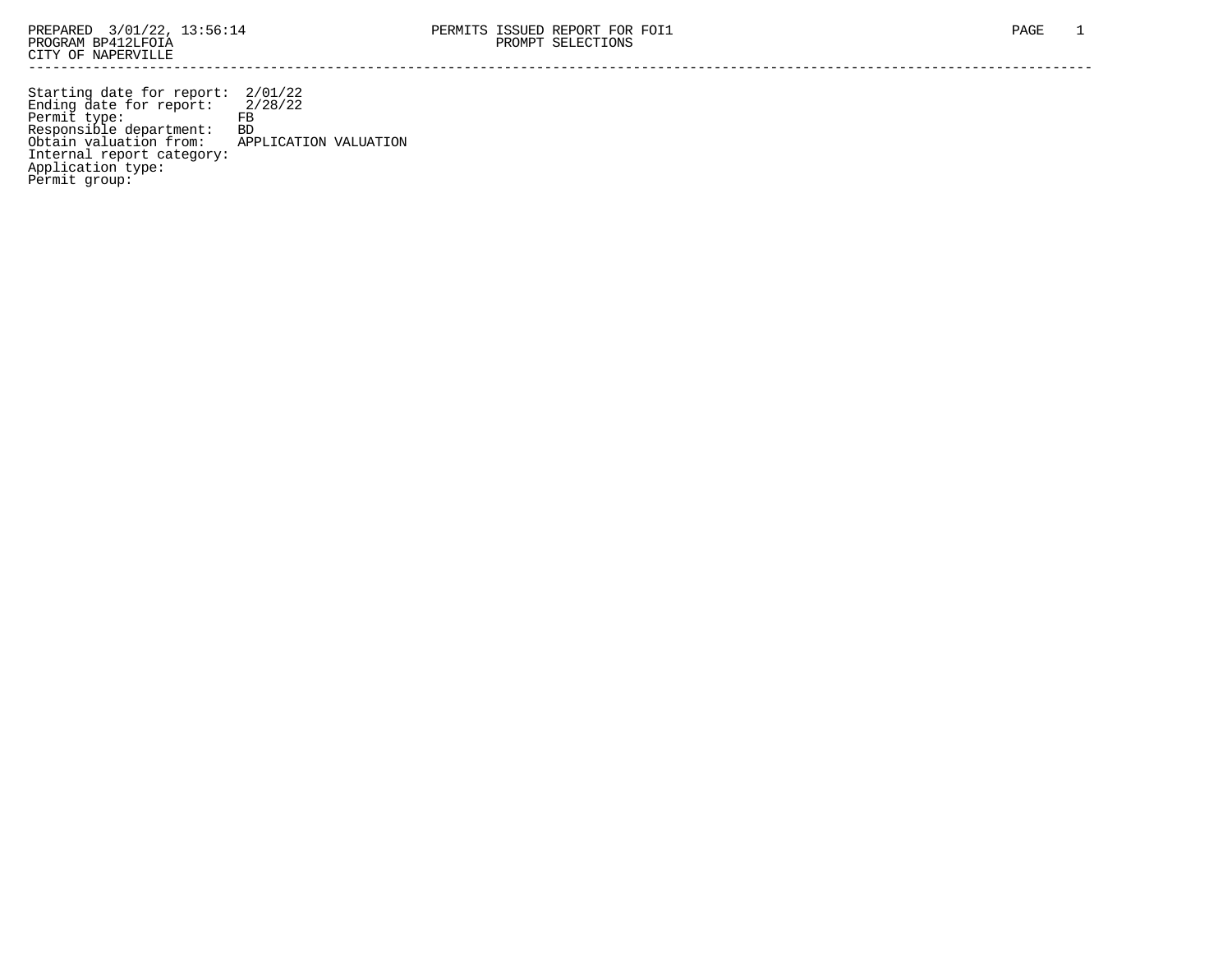## PREPARED 3/01/22, 13:56:14 PERMITS ISSUED REPORT<br>PROGRAM BP412LFOI1 PAGE 1 PROGRAM BP412LFOI1 2/01/22 THRU 2/28/22 CITY OF NAPERVILLE **Example 20** CITY OF NAPERVILLE PERMIT TYPE - FB FINISHED BASEMENT OBTAINED VALUATION FROM APPLICATION VALUATION

| APPLICATION APPLICATION TYPE AND DESCRIPTION<br>DATE<br>VALUATION                                                                                                                                                                                                                                                                                                              | Parcel Number<br>Alternate ID Code        | PROPERTY OWNER/<br>CONTRACTOR                      |
|--------------------------------------------------------------------------------------------------------------------------------------------------------------------------------------------------------------------------------------------------------------------------------------------------------------------------------------------------------------------------------|-------------------------------------------|----------------------------------------------------|
| 21-00003416 SFR SINGLE FAMILY RESIDENCE                                                                                                                                                                                                                                                                                                                                        | 629 E 8TH AV                              |                                                    |
| $-$ --------- $7/23/21$ \$475000<br>Contractor #: 630-474-5323                                                                                                                                                                                                                                                                                                                 | D-08182000060000N44 -71 BRIGHT LEAF HOMES |                                                    |
| STRUCTURE - 000 000 SFR<br>PERMIT TYPE - FB 00 FINISHED BASEMENT<br>-----------                                                                                                                                                                                                                                                                                                | ISSUE DATE<br>2/09/22                     | SUBCONTRACTOR (S)                                  |
| 21-00004500 SFR SINGLE FAMILY RESIDENCE                                                                                                                                                                                                                                                                                                                                        | 836 S JULIAN ST                           |                                                    |
| $---------$ 9/27/21 \$1050000<br>Contractor #: 630-748-9242                                                                                                                                                                                                                                                                                                                    | D-08194010450000N1861-116 M HOUSE         |                                                    |
| STRUCTURE - 000 000 SFR<br>PERMIT TYPE - FB 00 FINISHED BASEMENT                                                                                                                                                                                                                                                                                                               | ISSUE DATE<br>2/17/22                     | SUBCONTRACTOR (S)                                  |
| 21-00005314 RAL RES ALTERATIONS/REMODLING (NO NEW SO FTG) 717 S SLEIGHT ST                                                                                                                                                                                                                                                                                                     |                                           |                                                    |
| $---------$ 11/15/21 $$40000$<br>Contractor #: 630-983-6220                                                                                                                                                                                                                                                                                                                    | D-08191150380000N50 -100 AUTUMN HOMES INC |                                                    |
| STRUCTURE - 000 000 BASEMENT FINISH<br>PERMIT TYPE - FB 00 FINISHED BASEMENT<br>-----------                                                                                                                                                                                                                                                                                    |                                           | HOGAN PLUMBING                                     |
| 21-00005508 SFR SINGLE FAMILY RESIDENCE                                                                                                                                                                                                                                                                                                                                        | 4451 SASSAFRAS LN                         |                                                    |
| $--------$ 12/03/21 \$900000<br>Contractor #: 630-554-2444                                                                                                                                                                                                                                                                                                                     |                                           | W-01172100320000N1743-241 BAUMGARTNER CUSTOM HOMES |
| STRUCTURE - 000 000 SFR<br>PERMIT TYPE - FB 00 FINISHED BASEMENT                                                                                                                                                                                                                                                                                                               | ISSUE DATE<br>2/18/22                     | SUBCONTRACTOR (S)                                  |
| 21-00005626 RAL RES ALTERATIONS/REMODLING (NO NEW SO FTG) 628 W BAUER RD                                                                                                                                                                                                                                                                                                       |                                           |                                                    |
| $--------- 12/15/21$<br>\$31900<br>Contractor #: 847-290-8022                                                                                                                                                                                                                                                                                                                  |                                           |                                                    |
| $\begin{array}{cccc} \texttt{STRUCTURE} & - & 000 & 000 & \texttt{BASEMENT REMODEL} \\ \texttt{PERMIT TYPE} & - & \texttt{FB} & 00 \texttt{ FINISHED BASEMENT} & & \\ \end{array} \qquad \begin{array}{cccc} \texttt{ISSUE} & \texttt{DATE} \\ 2/08/22 & & \texttt{AMர} \\ \end{array} \qquad \begin{array}{cccc} \texttt{SUBCONTRACTOR(S)} \\ \texttt{AM DESIGN} \end{array}$ |                                           |                                                    |
| 21-00005633 RAL RES ALTERATIONS/REMODLING (NO NEW SQ FTG) 628 BUTTONWOOD CR                                                                                                                                                                                                                                                                                                    |                                           |                                                    |
| $--------- 12/16/21$ \$40000<br>Contractor #: 630-664-1406                                                                                                                                                                                                                                                                                                                     |                                           | D-07232190030000N191 -97 TIMELESS DEVELOPMENT CORP |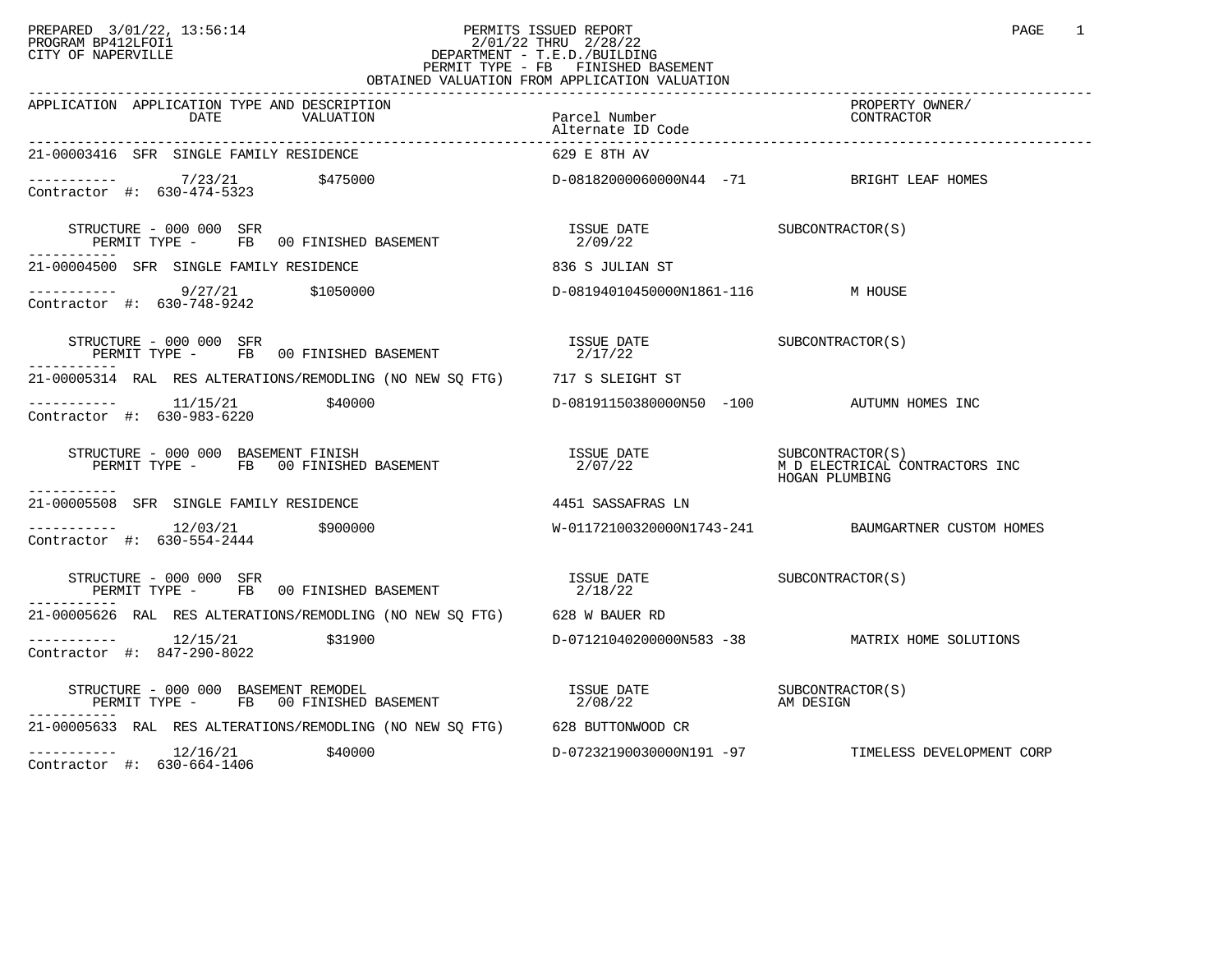## PREPARED 3/01/22, 13:56:14 PERMITS ISSUED REPORT PAGE 2<br>PROGRAM BP412LFOI1 PAGE 2/01/22 THRU 2/28/22 PROGRAM BP412LFOI1 2/01/22 THRU 2/28/22 CITY OF NAPERVILLE **Example 20** CITY OF NAPERVILLE PERMIT TYPE - FB FINISHED BASEMENT

| OBTAINED VALUATION FROM APPLICATION VALUATION                                                                                                                                                            |                                                                                                                     |                                                                  |  |  |
|----------------------------------------------------------------------------------------------------------------------------------------------------------------------------------------------------------|---------------------------------------------------------------------------------------------------------------------|------------------------------------------------------------------|--|--|
| APPLICATION APPLICATION TYPE AND DESCRIPTION<br>DATE<br>VALUATION                                                                                                                                        | Parcel Number<br>Alternate ID Code                                                                                  | PROPERTY OWNER/<br>CONTRACTOR                                    |  |  |
| 21-00005633 (CONTINUED)<br>-----------                                                                                                                                                                   |                                                                                                                     |                                                                  |  |  |
| STRUCTURE – 000 000 BASEMENT<br>PERMIT TYPE – FB 00 FINISHED BASEMENT – 1990 1991 1992/15/22<br>PERMIT TYPE – FB 00 FINISHED BASEMENT – 2/15/22<br>STRUCTURE - 000 000 BASEMENT                          |                                                                                                                     | UP YOUR AMPS                                                     |  |  |
| -----------<br>21-00005688 SFR SINGLE FAMILY RESIDENCE                                                                                                                                                   | 433 S SLEIGHT ST                                                                                                    |                                                                  |  |  |
| $\frac{12}{22}$ \$800000<br>Contractor #: 630, 749, 9343<br>Contractor #: 630-748-9242                                                                                                                   | D-08191030140000N345 -100 M HOUSE                                                                                   |                                                                  |  |  |
| STRUCTURE - 000 000 SFR<br>PERMIT TYPE - FB 00 FINISHED BASEMENT                                                                                                                                         | ISSUE DATE SUBCONTRACTOR(S)<br>2/11/22                                                                              |                                                                  |  |  |
| 21-00005701 SFR SINGLE FAMILY RESIDENCE                                                                                                                                                                  | 139 SPRINGWOOD DR                                                                                                   |                                                                  |  |  |
| -----------  12/23/21  \$399999<br>Contractor #: 630-369-1953                                                                                                                                            | D-07244060350000N679 -114 DJK CUSTOM HOMES                                                                          |                                                                  |  |  |
| STRUCTURE - 000 000 SFR<br>PERMIT TYPE - FB 00 FINISHED BASEMENT                                                                                                                                         | $\begin{array}{ll}\n\text{ISSUE} & \text{DATE} \\ \text{2/19/22} & \text{SUBCONTRACTOR(S)}\n\end{array}$<br>2/18/22 |                                                                  |  |  |
| 21-00005715 RAL RES ALTERATIONS/REMODLING (NO NEW SQ FTG) 630 N EAGLE ST                                                                                                                                 |                                                                                                                     |                                                                  |  |  |
| $--------- 12/28/21$ \$85000<br>Contractor #: 630-669-4461                                                                                                                                               |                                                                                                                     | D-07132050090000N42 -69 FINISHED BASEMENT CO                     |  |  |
| RUCTURE - 000 000 BASEMENT FINISH<br>PERMIT TYPE -     FB   00 FINISHED BASEMENT<br>STRUCTURE - 000 000 BASEMENT FINISH<br>-----------                                                                   | ISSUE DATE<br>2/07/22                                                                                               | SUBCONTRACTOR(S)<br>TOPPEL PLUMBING INC<br>RITE WAY ELECTRIC INC |  |  |
| 21-00005716 SFR SINGLE FAMILY RESIDENCE                                                                                                                                                                  | 978 PRAIRIE AV                                                                                                      |                                                                  |  |  |
| $\frac{12}{28/21}$ \$1000000<br>Contractor #: 630-470-9442<br>Contractor #: 630-470-9442                                                                                                                 |                                                                                                                     | D-08192130040000N446 -101 LAKEWEST CUSTOM HOMES                  |  |  |
| $\begin{array}{cccc} \texttt{STRUCTURE} & - & 000 & 000 & \texttt{SFR} \\ \texttt{PERMIT TYPE} & - & \texttt{FB} & 00 & \texttt{FINISHED BASEMENT} & \texttt{3/14/22} & \texttt{3/14/22} \\ \end{array}$ |                                                                                                                     |                                                                  |  |  |
| 22-00000044 RAL RES ALTERATIONS/REMODLING (NO NEW SO FTG) 843 SANTA MARIA DR                                                                                                                             |                                                                                                                     |                                                                  |  |  |
| $------ 1/04/22$ \$147800<br>Contractor #: 773-531-0501                                                                                                                                                  |                                                                                                                     | D-08193020210000N54 -115 SOLID CHOICE CONSTRUCTION               |  |  |
| STRUCTURE - 000 000 BASEMENT REMODEL                                                                                                                                                                     | ISSUE DATE                                                                                                          | SUBCONTRACTOR(S)                                                 |  |  |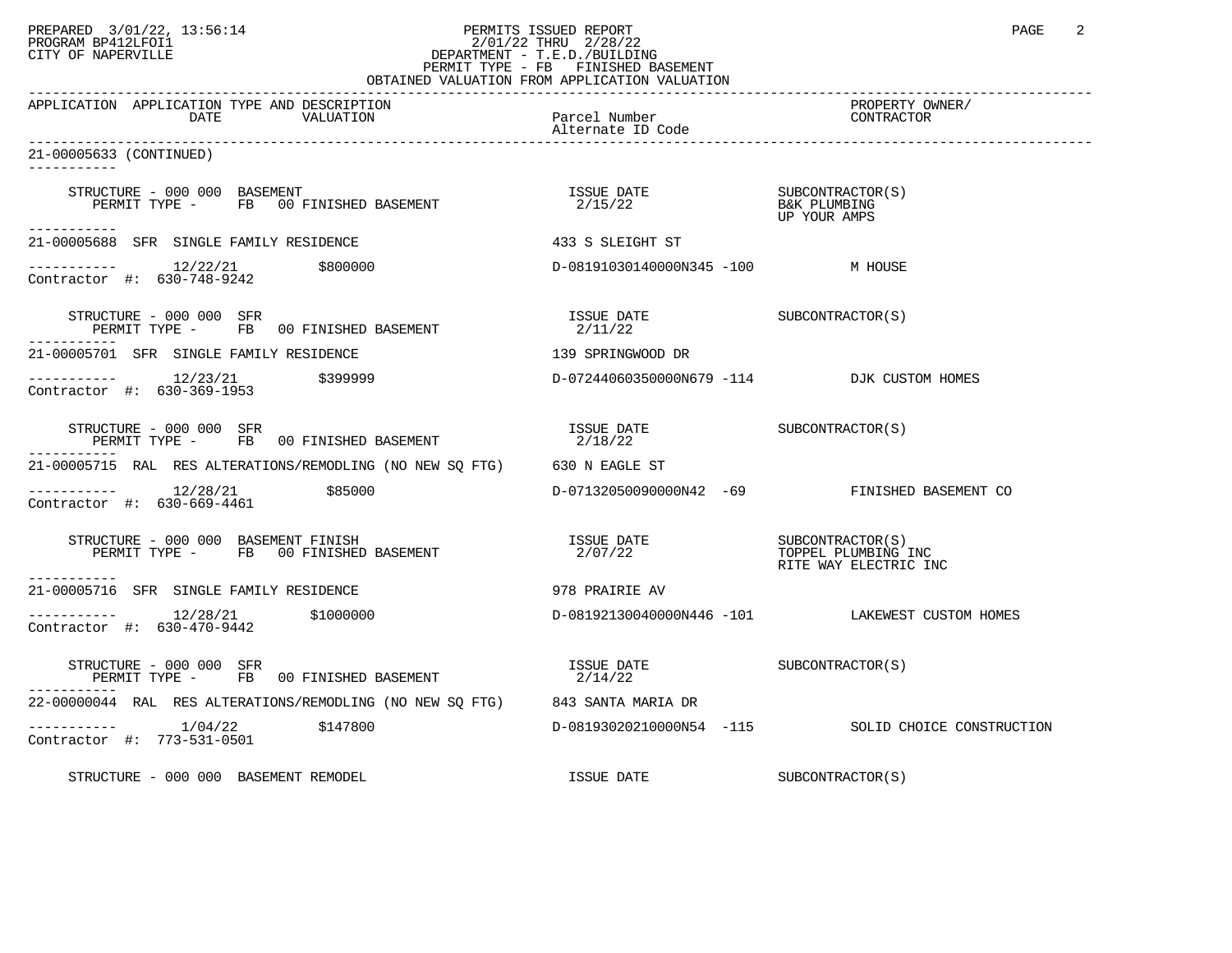## PREPARED 3/01/22, 13:56:14 PERMITS ISSUED REPORT<br>PROGRAM BP412LFOI1 PAGE 3 PROGRAM BP412LFOI1 2/01/22 THRU 2/28/22 CITY OF NAPERVILLE **Example 20** CITY OF NAPERVILLE PERMIT TYPE - FB FINISHED BASEMENT OBTAINED VALUATION FROM APPLICATION VALUATION

| APPLICATION APPLICATION TYPE AND DESCRIPTION<br>DATE<br>VALUATION                                                          | Parcel Number<br>Alternate ID Code                      | PROPERTY OWNER/<br>CONTRACTOR                       |
|----------------------------------------------------------------------------------------------------------------------------|---------------------------------------------------------|-----------------------------------------------------|
| 22-00000044 (CONTINUED)                                                                                                    |                                                         |                                                     |
| -----------<br>PERMIT TYPE - FB 00 FINISHED BASEMENT<br>-----------                                                        | 2/07/22 JP ELECTRICAL SERVICES INC.                     | HORIZON PLUMBING SERVICES, INC                      |
| 22-00000073 RAL RES ALTERATIONS/REMODLING (NO NEW SQ FTG) 1460 BAYOU PATH DR                                               |                                                         |                                                     |
| $---------$ 1/10/22 \$46000<br>Contractor #: 708-473-7430                                                                  | D-07093050320000N1767-047 FN CONSTRUCTION               |                                                     |
| STRUCTURE - 000 000 FINISH BASEMENT<br>PERMIT TYPE - FB 00 FINISHED BASEMENT<br>----------                                 | ISSUE DATE SUBCONTRACTOR(S)<br>2/07/22 MEW MAY ELECTRIC | SELECT PLUMBING CORP                                |
| 22-00000153 RAL RES ALTERATIONS/REMODLING (NO NEW SQ FTG) 3764 QUICK FIRE DR                                               |                                                         |                                                     |
| $-------- 1/18/22$ \$41000<br>Contractor #: 630-796-9879                                                                   | W-01103110240000N1839-229 JBN BUILDERS LLC              |                                                     |
| STRUCTURE – 000 000 BASEMENT FINISHING<br>PERMIT TYPE – FB 00 FINISHED BASEMENT – 2/09/22 – YOUR NAPERVILLE ELECTRICAN INC |                                                         | TMZ PLUMBING INC                                    |
| . <u>.</u> .<br>22-00000186 RAL RES ALTERATIONS/REMODLING (NO NEW SO FTG) 4711 SASSAFRAS LN                                |                                                         |                                                     |
| $-------- 1/20/22$ \$59415<br>Contractor #: 630-579-6600                                                                   |                                                         | W-01174090180000N1526-256 RELIABLE HOME IMPROVEMENT |
| STRUCTURE - 000 000 BASEMENT REMODEL<br>PERMIT TYPE - FB 00 FINISHED BASEMENT                                              | ISSUE DATE SUBCONTRACTOR(S)<br>2/15/22                  | B&K PLUMBING<br>MDS ELECTRIC INC                    |
| 22-00000291 RAL RES ALTERATIONS/REMODLING (NO NEW SQ FTG) 308 TAMARACK AV                                                  |                                                         |                                                     |
| $---------2/07/22$ \$5000<br>Contractor #:                                                                                 |                                                         |                                                     |
| STRUCTURE - 000 000 BASEMENT REMODEL<br>PERMIT TYPE - FB 00 FINISHED BASEMENT<br>-----------                               | ISSUE DATE<br>2.490.490<br>2/28/22                      | OWNER/CONTRACTOR<br>RYAN KELL                       |
| 22-00000310 RAL RES ALTERATIONS/REMODLING (NO NEW SQ FTG) 2507 BALSAM COVE RD                                              |                                                         |                                                     |
| $\frac{---------}{2/08/22}$<br>Contractor #:<br>\$40000                                                                    | D-07091070220000N1762-032                               | OWNER/CONTRACTOR                                    |